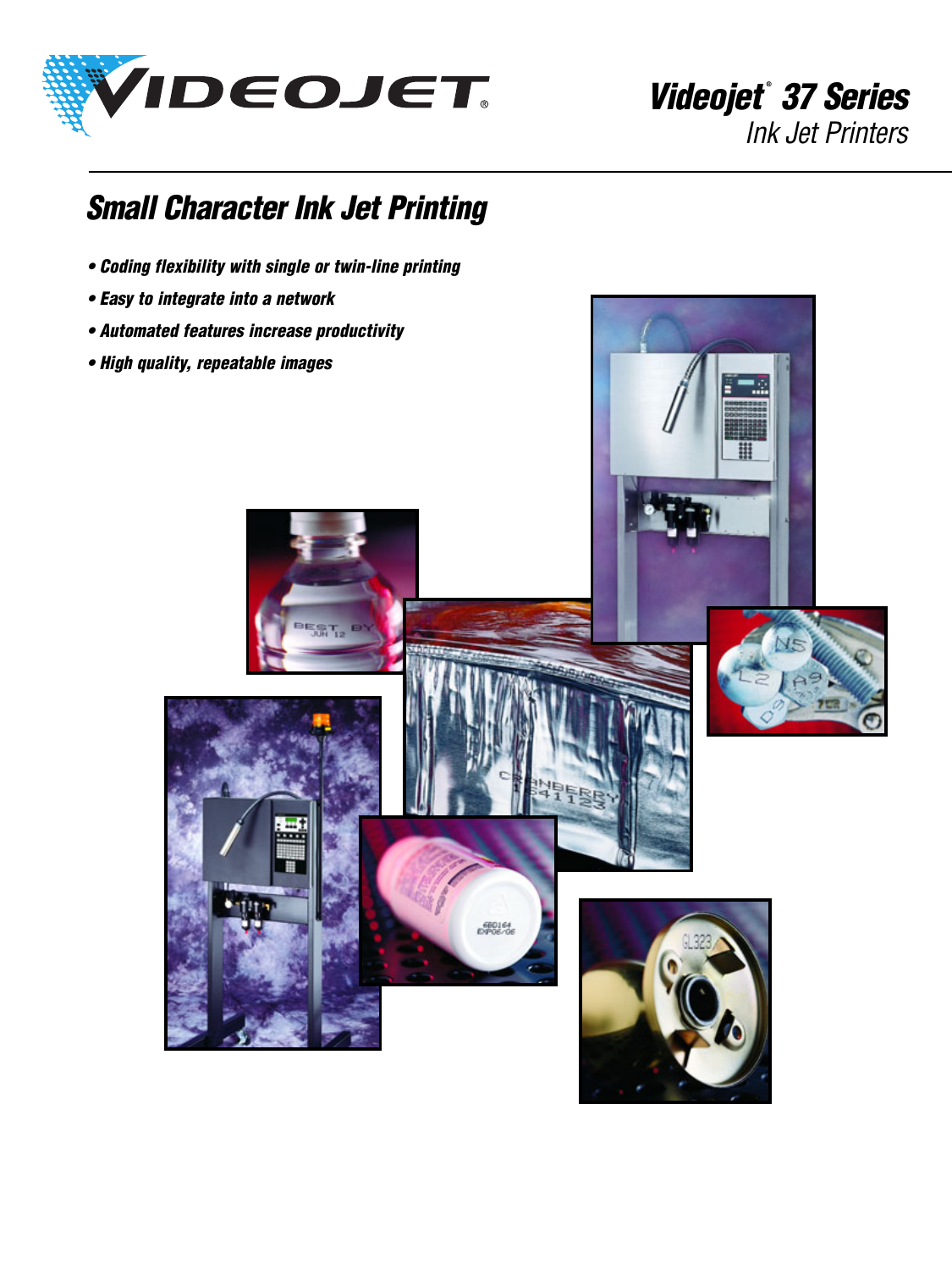## Versatile and Affordable Ink Jet Printing

## **The Videojet® 37 Series Ink Jet Printers**

**If you need performance and value in an ink jet printing system that is also incredibly easy to use, find out what the Videojet 37 Series ink jet printers can do for your operation. These systems deliver increased productivity and output, are compatible with more high-speed applications, yet keep the operator interface at the simplest possible level. The Videojet 37 Series printers are complete, non-contact systems that print a variety of codes and messages in one- or two-line formats with a full range of features to accommodate your specific coding requirements. If you need value, performance and simplicity, we have the system for you.**

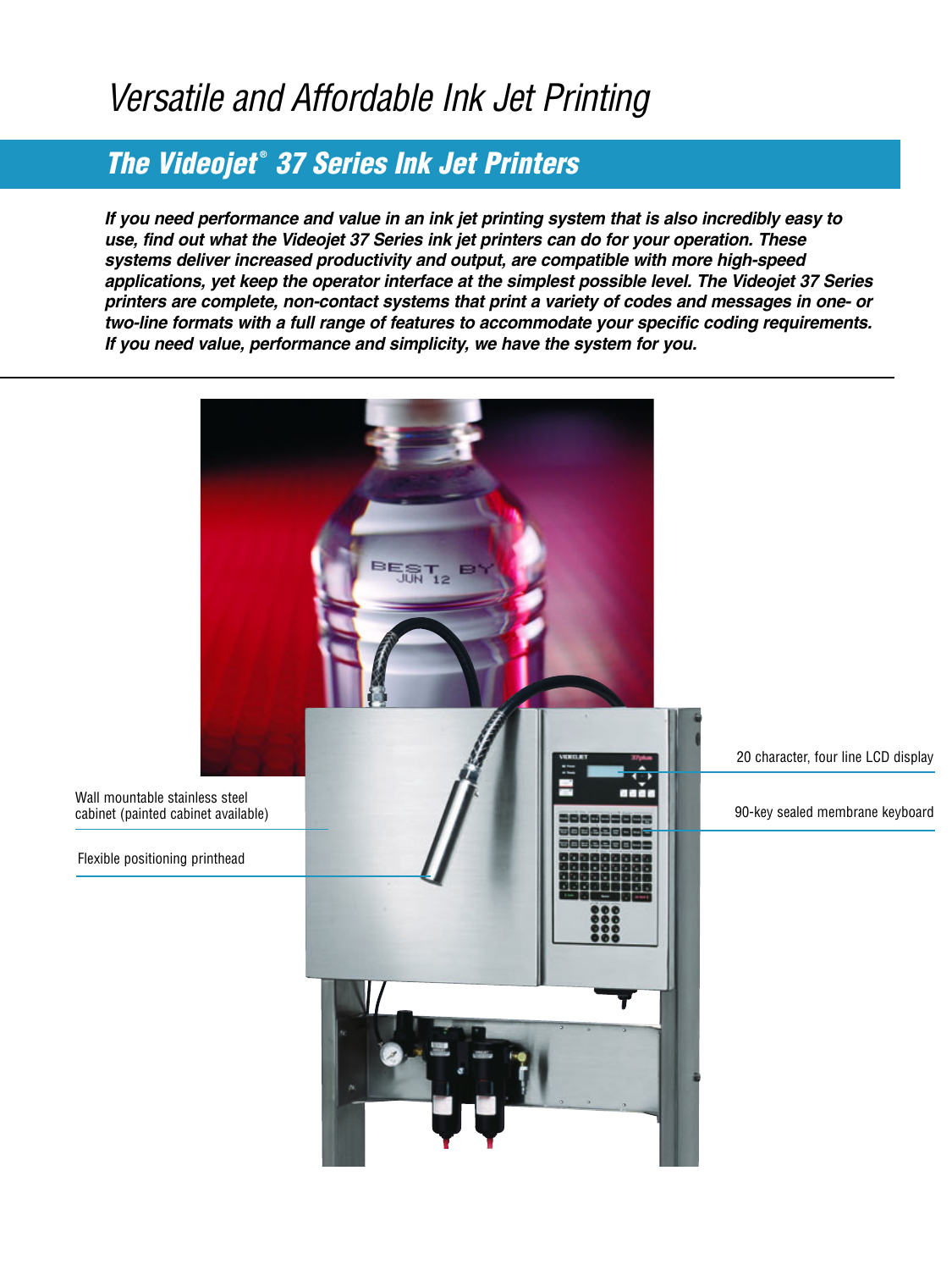### **Performance You Can Count On**

The Videojet 37 Series printers are for people who demand more of everything. That's why we offer stainless steel or corrosion-resistant cabinets, and the most durable components, including a sealed keyboard, streamlined hydraulics and a refined, stainless steel printhead. In addition, we've given you the option of using shop air or the printer's own industrialgrade air compressor. All this contributes to a system that enhances our reputation for reliability where it counts…on your production line.

### **Coding Flexibility To Meet Your Needs**

The Videojet 37 Series printers define coding flexibility by providing more options to meet your specific objectives. You can chose from singleor twin-line print formats, and the 37plus model offers selective "bolderization" utilizing larger characters to add distinctive touches to your products for greater code visibility and integrity.



### **Enhance Your Product Image**

For printing quality that enhances the value of your products, our "continuous ink jet" technology delivers consistent, repeatable codes via a patented single-nozzle design. Videojet's SurePrint® software ensures that print quality is always at it's best, resulting in crisp, clear codes from the first to the last code of the day.

### **Friendly Design Maximizes Uptime**

When operator intervention is required, the Videojet 37 Series printers make it fast and easy. We've added a variety of features to keep your system up and running. These include a built-in, easy-to-read, full-size keyboard; a backlit LCD readout that lets operators spot coding errors before printing; special eye-level "guiding lights" on the keyboard that prompt the operator for proper program sequencing and stored message retrieval; and an operating system that enables codes to be created, edited and printed with just a few keystrokes.

### **Automated Features Boost Productivity**

One unique feature of the 37 Series printers is the ability to customize coding. Programmable shift codes allow the printer to automatically update the work shift as products are manufactured, so you can track products more accurately. Programmable Date Rollover automates customized date changes to adapt to the special needs of your operation. Automatic Expiration Date continually updates "useby" messages, ensuring accuracy and reducing the need for operator intervention. By creating, editing and storing messages and message parameters, you can change applications with a few simple keystrokes.

### **Integrates Into Your Network**

A serial communication data interface makes it easy to link the Videojet 37plus printer into your computer network, accessing all functions from a remote location. The ability to create and download host data, or data from linked devices like weighing or counting machines, means you'll virtually eliminate data entry duplication while maximizing performance.

### **Smart Solutions For Every Coding Challenge**

Our rugged 12-foot umbilical cable enables convenient placement of the printhead at almost any point in the production process. This flexible cable lets you easily integrate and configure the system according to your needs.